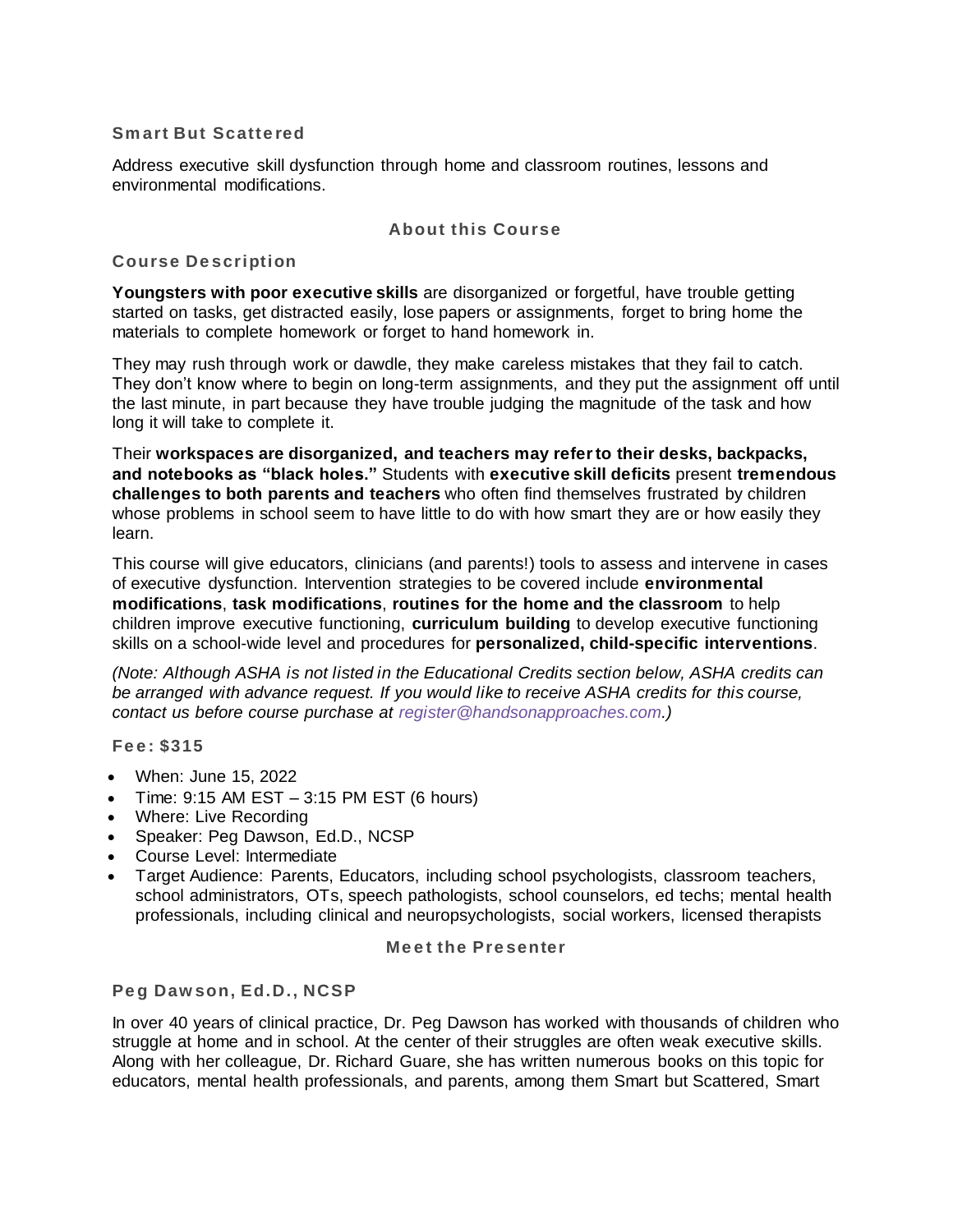but Scattered Teens, Executive Skills in Children and Adolescents, and Coaching Students with Executive Skills Deficits.

Peg is also a past president of the National Association of School Psychologists, and the International School Psychology Association, and is a recipient of NASP's Lifetime Achievement Award.

Disclosure: Peg Dawson receives a speaking fee for her presentation. She has no relevant nonfinancial relationships to disclose.

## **Le arning Obje ctives**

- Describe the brain processes involved in executive skill development both in typically developing children and those with executive dysfunction (such as ADHD).
- Identify how executive skills impact school performance and daily living.
- Utilize a variety of formal and informal assessment strategies for evaluating executive skills.
- Identify environmental modifications to support weak executive skills.
- Design protocols for teaching executive skills through embedding them in daily classroom lessons or routines and through solving behavior problems commonly found in a clinical practice.
- Explain the process for designing a "student-centered" intervention targeting problem situations associated with executive skill challenges.

## **Educational Cre dits**

Hands on Approaches, Inc. is an AOTA Approved Provider of continuing education. AOTA does not endorse specific course content, products, or clinical procedures.

#### Approved by AOTA for 0.6 CEUs.

Learning Objectives will be assessed via a post-test given at the end of the webinar. A passing grade of 70% is necessary to receive a certificate of completion.

Recognized by NYSED State Board for PT as an approved provider of PT and PTA continuing education. Approved for 0.6 contact hours.

Recognized by NYSED State Board for social workers as an approved provider of social workers continuing education. Approved for 6 contact hours.

Approved for 6 CTLE contact hours.

Learning Objectives will be assessed via a post-test given at the end of the webinar. A passing grade of 70% is necessary to receive a certificate of completion.

### **Tim e Orde red Age nda**

Overview of Executive Skills

Underlying theory behind executive skills and introduction to the 11 foundational and advanced executive skills that form the basis of the Dawson/Guare model. 135 Minutes

Development and Assessment of Executive Skills